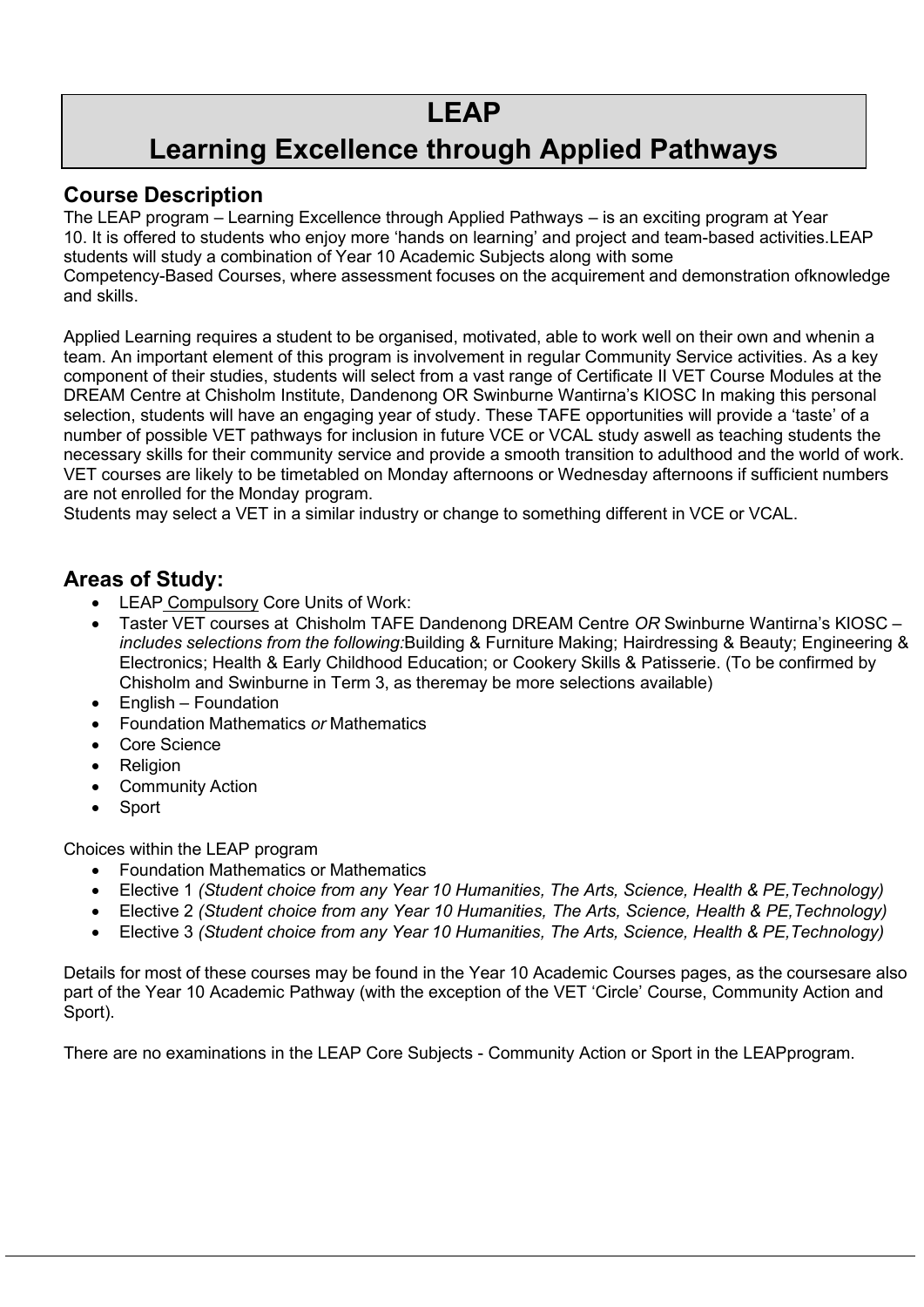### **Future Pathways**:

- Year 11 & 12 VCE, including a VET Certificate II or III Qualification
- Year 11 & 12 Vocational Specialisation Certificates/Qualifications, including a VET Certificate II or III **Qualification**
- Year 11 & 12 Vocational Specialisation **and** an Australian School Based Apprenticeship & Traineeship (SBAT)
- Full time work or apprenticeship
- Pre-apprenticeship Course full-time at TAFE (6 months)
- TAFE Certificate III or IV
- TAFE Diploma
- TAFE Advanced Diploma
- University Bachelor Degree

#### **How to apply:**

*Step 1:* When completing your Online Year 10 Application for Study, fill out personal details and selectthe LEAP box.



#### **Year 10 LEAP – Learning Excellence through Applied Pathways**

You will then be guided to a different Subject Selection Screen to choose your Mathematics option and three Year 10 Electives online.

**Step 2:** Submit and print out your Online Application.

**Step 4:** Once it is signed, take a photocopy of the form, staple it and keep this. Please submit your original form (stapled) in the box outside the Applied Learning Coordinator's Office in the JosephCentre.

*Step 5:* On Year 10 Course Advice Day, a member of staff from the Applied Learning Team will discussyour application before recommending you for the LEAP Program in Year 10.

**Step 6:** Once selected for the LEAP Program, you will have a meeting in Term 3 with the Applied Learning Coordinator to complete the TAFE VET Application process for 2020 DREAM or KIOSC VET Studies**.**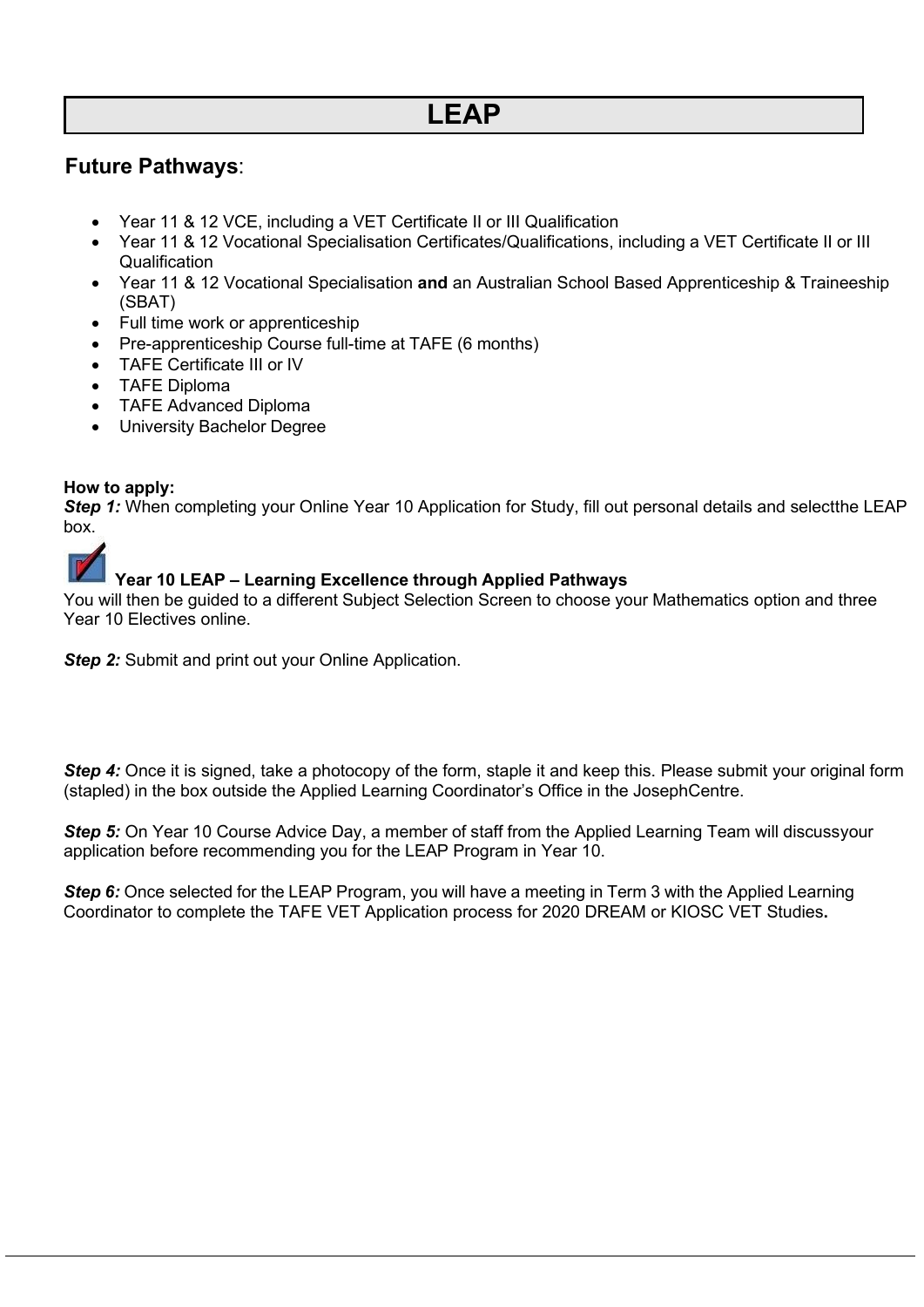### **VET TASTER PROGRAM\* ONE SEMESTER**

As part of the Year 10 LEAP program in 2022, students will be offered the Chisholm DREAM or Swinburne KIOSC Program. The aim of the program is to give students an understanding of the training associated with particular trade areas. Participation will also provide a valuable guide to students who wish to continue on with vocational training (VET) when they progress to Year 11 – either within a VCE or VCAL program.

Set out below are some of the features of this VET Taster Program.

#### **What courses will be offered?**

90 hours of VET Units of Competency will be completed per semester. Selections from the following courses will be available to students in 2022.

- Hairdressing & Beauty
- Building & Furniture Making
- Engineering & Electronics
- Cookery & Patisserie
- Health & Early Childhood Education

Further details of what Units of Competencies these TAFE VET Tasters will cover can be obtained on Subject Selection Evening or at the LEAP Program Information Night.

#### **Where will the courses be held?**

Nazareth College are partners with four other schools in the DREAM Trade Training Centre located on the Dandenong Campus of Chisholm Institute. Swinburne Wantirna will endeavour to provide an afternoon of VET to our students at their KIOSC centre. All the Taster Courses will be held in these state of the art centre learning centres.

#### **Who will teach the courses?**

Trade Trainers employed by Chisholm or Swinburne Institutes will deliver the courses.

#### **How long will the courses go for?**

These courses will be of 4 hours duration and will run throughout the year. Courses will be held on a Monday afternoon and will conclude at 4.30pm. (To be advised in late Term 3) LEAP students' timetables will be constructed so that no Nazareth classes are missed to attend the DREAM or KIOSC VET program. If Monday classes do not gain sufficient interest from other schools, Nazareth LEAP students will attend VET on Wednesday afternoon or an evening course. VET courses in Dance and Music offered at Nazareth may also be selected by LEAP students.

#### **Will there be any costs associated with enrolment in these courses?**

The usual Nazareth College Fees will also cover the Dream or KIOSC Program Tuition Costs. Parents/guardians will receive a Nazareth College Invoice for the Materials Costs of these VET courses, as these are consumables and tools the student will keep for their personal use. Generally these Material Costs have been approximately \$280 for the LEAP Year.

*\* The details and choices within this program are subject to change as they are controlled by Chisholm and Swinburne TAFE.*